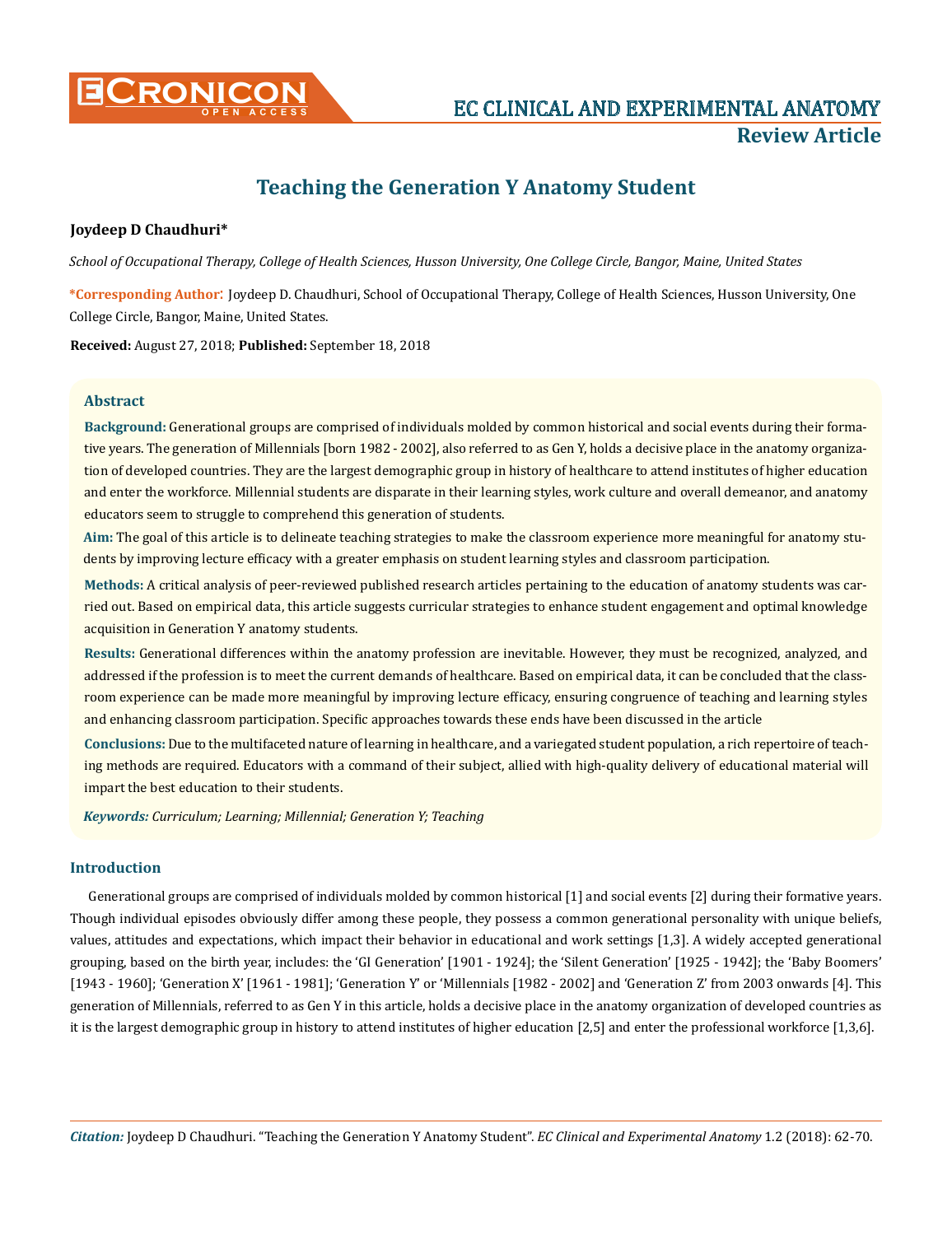Each generation of anatomy educators, seems to struggle to comprehend the defining characteristics of the generations that follow [7]. This is currently most apparent since Gen Y anatomy students are distinct in their behavioral traits [8], which are at variance with their educators who belong to earlier generations [4, 9]. These contentious generational differences within the anatomy profession are inevitable [10] and must be recognized, analyzed, and addressed if the profession is to meet the current demands of healthcare [3,7,10]. This adjustment between educators and learners will aid millennials in achieving success in their professional careers by being trained in a manner that is congruent to their preferences.

The singular goal of this article is to delineate teaching strategies to make the classroom experience more meaningful for anatomy students by improving lecture efficacy with a greater emphasis on student learning styles and classroom participation.

## **Generation Y students are the same worldwide**

It has been suggested that since most studies on the traits of Gen Y students have been conducted in Western countries, the characteristics associated with this generation might be country and culture specific [3,11]. However, reports suggest that the Gen Y population worldwide is inherently similar [10,12] due to the export of Western culture through globalization and social media [13]. Even in Asian countries where family considerations are relatively more important [14], the internet, urbanization and small family sizes [2,13,15] have created a technologically advanced, confident and self-involved generation very similar to the Western counterparts [15].

## **Why are considerations of generation Y students important in anatomy?**

It is pertinent to recognize that Gen Y anatomy students are very diverse in their cultural, economic, and geographical backgrounds [16] and hold a pivotal place in healthcare organization [2]. In developed countries the Gen Y population is the largest group entering the healthcare workforce [10] and their training will impact the delivery of healthcare for decades [17]. Institutes worldwide rely heavily on these students [3,10] and hence their generational traits are paramount to anatomy schools seeking a competitive advantage in student recruitment and retention [3,7]. In addition, though diversity among the OT educators is expanding [9], most are or will be training students who come from a background antithetic to their own [6,11]. Many educators fail to recognize this, and continue to adopt techniques that worked well previously [18]. Hence current teaching strategies need to address the specific requirements of Gen Y anatomy students.

#### **What are the general characteristics of generation Y anatomy students?**

Gen Y anatomy students possess unique characteristics [9], quite similar to the overall population of Gen Y students [11] and divergent from past generations [3]. The most defining characteristic is their natural flair in acquiring and using technological tools [6,9] with an intuitive understanding of digital language [2]. They are the first generation of students to grow up with digital technology [9] and prefer visuals and graphics to text [12]. Moreover, having received the complete attention of their parents while growing up [19], some appreciate their instructors showing a personal interest in their education, development plans and achievement goals [13,14], and typically perform better when instructors connect with them on a personal level [19]. In addition, since this generation was raised in a less authoritative environment [8,11] they require more justification and relevance behind new ideas and processes [20]. Overall, Gen Y students prefer a relaxed learning environment [6,11], with more freedom [13] and a free rein for personal expression and creativity [21].

Many researchers in teaching pedagogy have focused their studies on the academic needs of the traditionally perceived student (ages 18 - 21 years) who usually attends daytime courses in college classrooms [22] and often stays to participate in social activities on university campuses [9]. However, another growing academic student cohort [23] is composed of the non-traditional or adult student-workers (22 - 55+ years of age) who constitute a significant proportion of the student population [21]. They typically balance more competing life roles [10,13] and work multiple part-time to full-time jobs [22]. Since many enter of these students enter school several years later after high school [1,5,8], they often need preparatory reentry courses [23] and are at a greater risk of dropping out of school [7].

63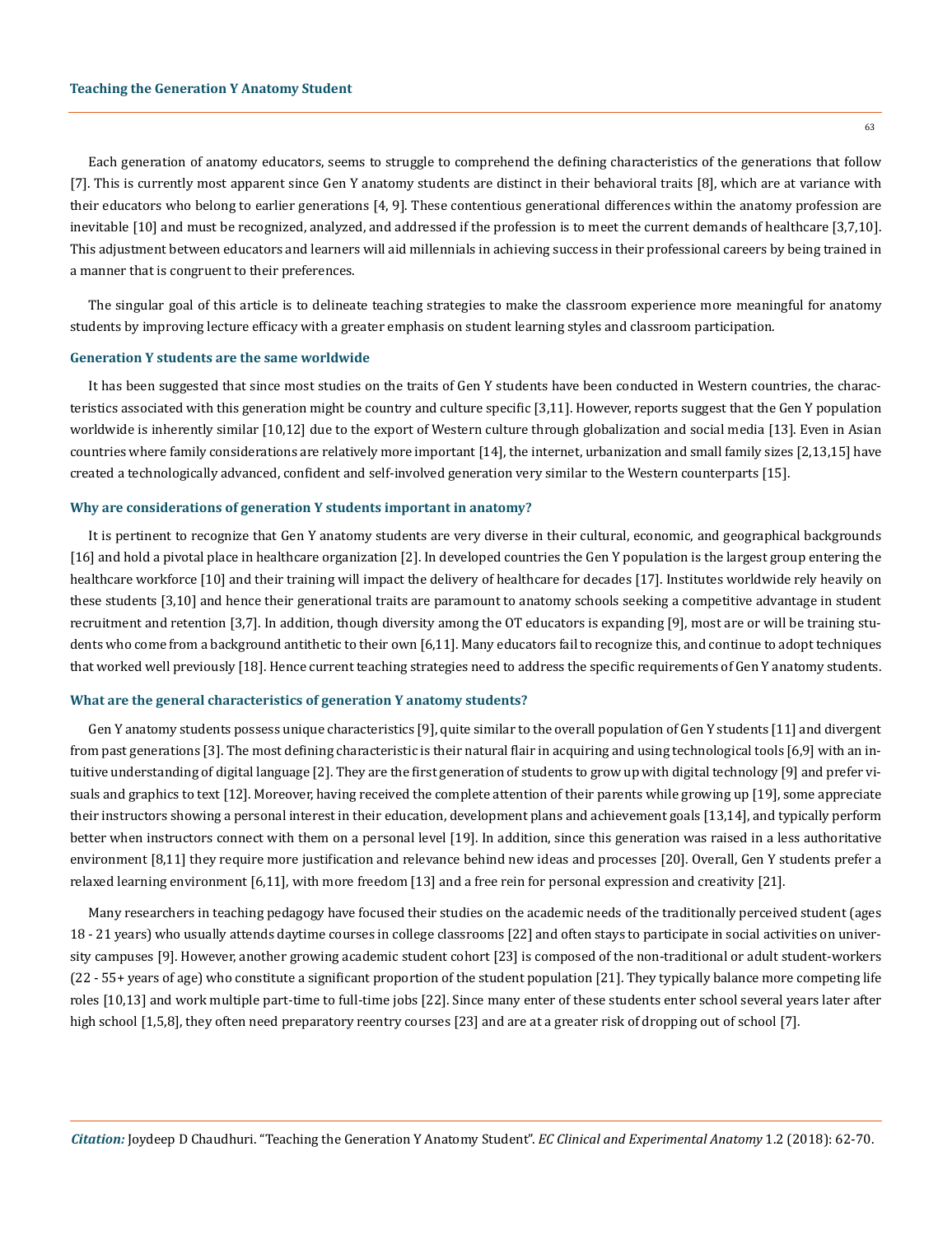## **How do generation Y students learn best?**

Based on the recognition of the unique needs of Gen Y students [21], it is propitious to identify their learning strategies. While very categorical learning styles might not be identified [5,22], considering that particular professions often attract individuals with similar core personality traits [6], some commonalities in learning preferences may be expected [1,5,8,9].

Over the past decade, complementary interfaces have fostered a neomillennial learning approach based on an enhanced efficiency in classroom teaching [23]. Unfortunately, there is a paucity of research on strategies that work best with Gen Y students in anatomy programs, and hence this article draws evidence from recent scholarly publications in other anatomy disciplines such as medicine [22], nursing [24] and other anatomy disciplines [13,19,20].

## **What are the characteristics of present day anatomy educators?**

Reports indicate that generational differences in the teaching environment is a contentious issue since individuals with divergent perspectives and orientations are working towards a common goal [25,26]. Moreover, educators from all generations typically prefer to teach in the way they were taught [8], their learning styles also influences their teaching styles [13,21,22].

Traditional healthcare education has been based on the Socratic Method where the teaching is led by an educator in which the participation of the learners is extremely limited [22]. This practice of teaching is preferred by earlier generations, due to a high respect for hierarchy [27], and a willingness to yield to authority almost without question [9]. This practice has been accepted and continued by later generations of students [28]. The Gen Y students in sharp contrast question authority and resent top-down management [4], and hence are direct and outspoken [9]. They belong to an exclusive generation that is optimistic, collaborative, team-oriented [29], and are very reliant on technology [2]. It is the first native online generation [3] and hence are culturally diverse, globally oriented [30], and constantly connected worldwide [2,25]. The environment of discord in teaching is further aggravated by the skepticism of educators who have less respect for knowledge gleaned from the internet, and not borne out by experience [31].

### **Teaching the generation Y anatomy student**

Effective teaching depends on the tripartite relationship between students, educators and institutions with established learning practices and effective supervisory relationships [32]. Students belonging to Gen Y prefer a broad spectrum of teaching strategies that emphasize a student-centered approach [3,5]. Moreover, due to shorter attention spans [22], they prefer variety in formats of delivery of educational material to maintain interest [Dowell., *et al.* 2013]. Thus, their ideal learning environment involves less lectures [3] and more g[roup](https://www.efrontlearning.com/blog/2016/11/group-learning-boost-workplace-productivity.html) based projects that emulate the work environment [17]. In addition, this group of students desire to do the work themselves [19], want educators to set clear goals [22] and want to feel part of a team [4,17].

It is noteworthy, that the main reasons for student dropouts in professional healthcare programs are because they perceive the coursework as being irrelevant [1,9,22] and the teaching that they are subjected to does not match their learning styles [8]. In addition, they also complain of a lack of personal attention in their learning efforts [11, 17]. Hence, the ultimate goal of all anatomy educators should be to develop a curriculum that amalgamates synchronous and asynchronous learning. Synchronous learning refers to a learning event in which all the students in a group are engaged in learning at the same time [20]. In contrast, asynchronous learning enables information sharing between people in a network [3,19] and so learning does not take place in the same environment or time [18].

## **Making the classroom experience more meaningful**

The most important aspects of healthcare training include clinical problem solving [4], learning how to acquire knowledge [26], and developing client management strategies [4,7]. Considering the current educational environment, the acquisition of these skills requires a divergence from the traditional methods of delivery of education [9]. However, many educators are not inclined to disrupt this stable environment of traditional teaching [29]. In addition, despite the increasing prevalence of asynchronous learning [23] a significant amount of teaching in anatomy education still occurs in the classroom [19]. Hence, one of fundamental tenets of educating the Gen Y anatomy student should be to make the classroom experience more meaningful, since evidence indicates that dynamics between educators and learners enhance student participation and enjoyment [22,32]. Though the strategies that have been suggested are drawn mainly from other anatomy disciplines, these techniques are largely transferable to the anatomy educational process.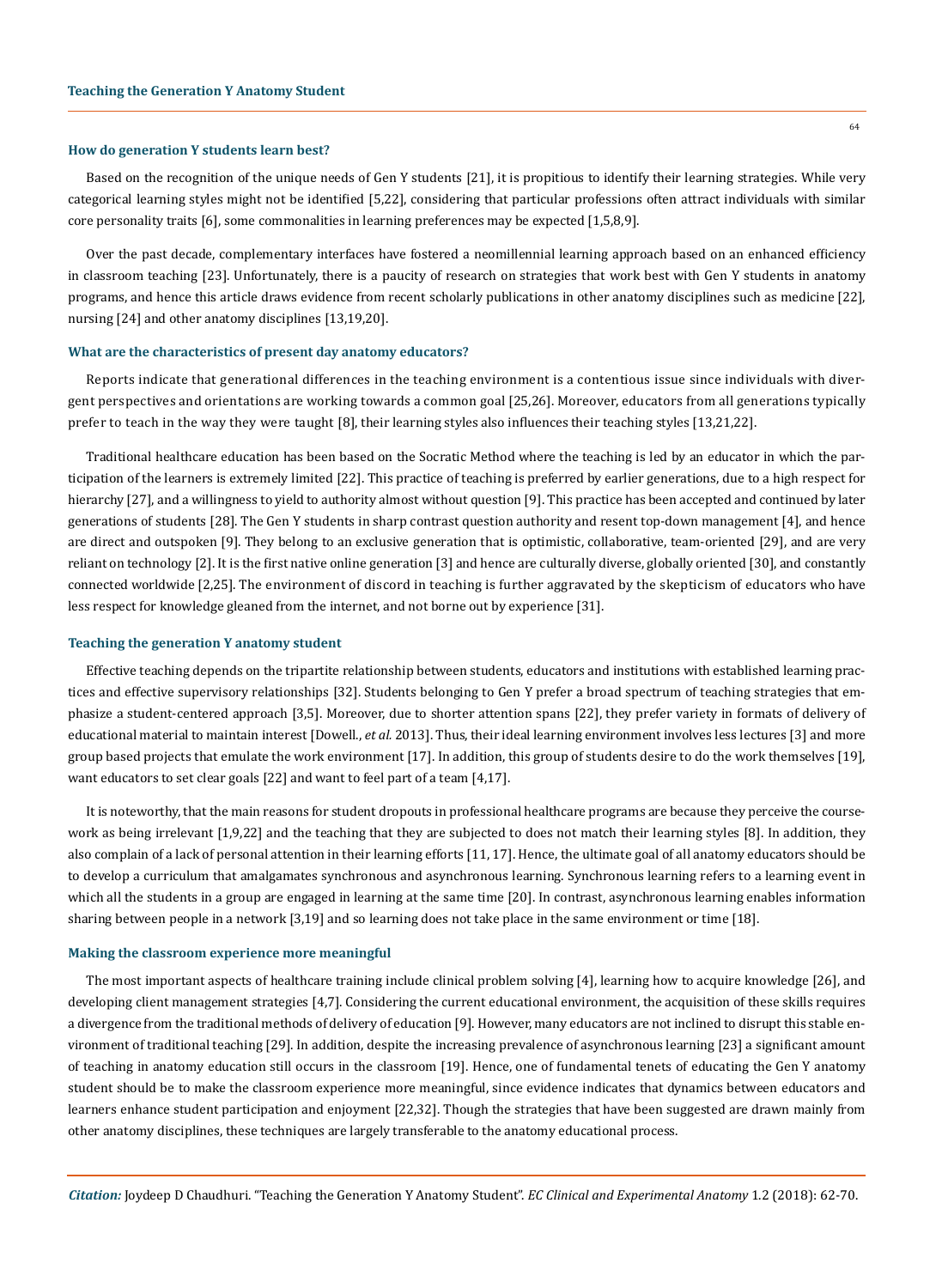| <b>Strategies</b>                                        | <b>Approaches</b>                                    |
|----------------------------------------------------------|------------------------------------------------------|
| Improving lecture efficacy                               | Clearly outline learning objective of the lecture    |
|                                                          | Focus on clarification of issues                     |
|                                                          | Address a few specific learning objectives           |
|                                                          | Attempt small group interaction within a large group |
|                                                          | Incorporate relevant didactic games                  |
| Ensuring congruence of teaching and learn-<br>ing styles | Identify learning styles of students                 |
|                                                          | Introduce differential teaching                      |
| Evaluating classroom participation                       | Incorporate valid and reliable assessment rubrics    |

*Table: Strategies and approaches to make the classroom experience more meaningful for generation Y anatomy students.*

## **Improving lecture efficacy**

The status quo of traditional classroom lectures does not meet all the educational requirements of Gen Y students [3,5], and have thus acquired a negative reputation in modern learning [7]. Consequently, anatomy lectures need to have clear objectives that are brief and high yielding [1], and with the specific purpose of clarifying knowledge gaps [3]. With textbooks and other newer teaching tools providing a foundation of basic concepts [6], lecture sessions should focus solely on explaining high-order concepts [2], and challenging students to apply concepts to clinical scenarios [5]. Since Gen Y students are inclined to assume responsibilities [9], they should be encouraged to acquire information regarding certain aspects of their course content on their own initiative [8]. The abundance of peer reviewed anatomy reference websites that are written by experts [3] and have been validated using quality assurance resources [2] are also reliable supplements to textbooks. In addition, digital media such as podcasts [7] and blogs [13], are also useful educational tools, although these might appear fundamentally antipodal to traditional teaching. This is typically referred to as learner responsible content [LRC], and its efficacy can be tested with low stake quizzes [9]. These quizzes are typically administered, at the beginning of the lecture [11], where students are required to demonstrate their knowledge derived from LRC [8]. Once the expectations of LRCs have been established, classroom didactics should focus on a clarification on specific issues [3]. Thus, to derive maximum benefit from lectures, the specific learning objectives should be outlined prior to the lecture [5] or even at the onset of the course [3]. Such delineation would provide an impetus for students to seek and retain knowledge as the information is repeated, built upon and applied during lectures [11,13].

Efforts to enhance the educational experience of lectures in the anatomy curriculum is always an ongoing subject of pedagogical research. Considering the constraints of the modern anatomy curriculum, two approaches that deserve consideration are the ACTIVE teaching format [5], and the use of didactic games [2].

The ACTIVE teaching format, is an innovative strategy that requires faculty members to focus on a few specific learning points during the lecture [5]. This format, typically used in medicine, facilitates small group interaction within a large group. In this process, learners are assembled [A] into smaller groups, and the lecturer conveys [C] the learning points to students and then teaches [T] a limited amount of background material for a short period of time. The lecturer then presents a case and inquires [I] of the group using questions about client management strategies. Each group discusses the question for 2 - 3 minutes and comes to a consensus on their best answer. The educator verifies [V] their understanding and then debriefs the groups on the rationale behind their answer choice. Then, the educator explains [E] the answer choices and educates students on the learning points. This process of inquiring, verifying, explaining and educating is repeated for each learning point, and the learning points are summarized at the conclusion of the lecture. The entire session should not last longer than 45 minutes, and this has been conclusively demonstrated to improve student engagement. Thus, the ACTIVE teaching format offers an exciting alternative to the standard lecture format, since it requires minimal resources and can be readily applied to anatomy education [6].

*Citation:* Joydeep D Chaudhuri. "Teaching the Generation Y Anatomy Student". *EC Clinical and Experimental Anatomy* 1.2 (2018): 62-70.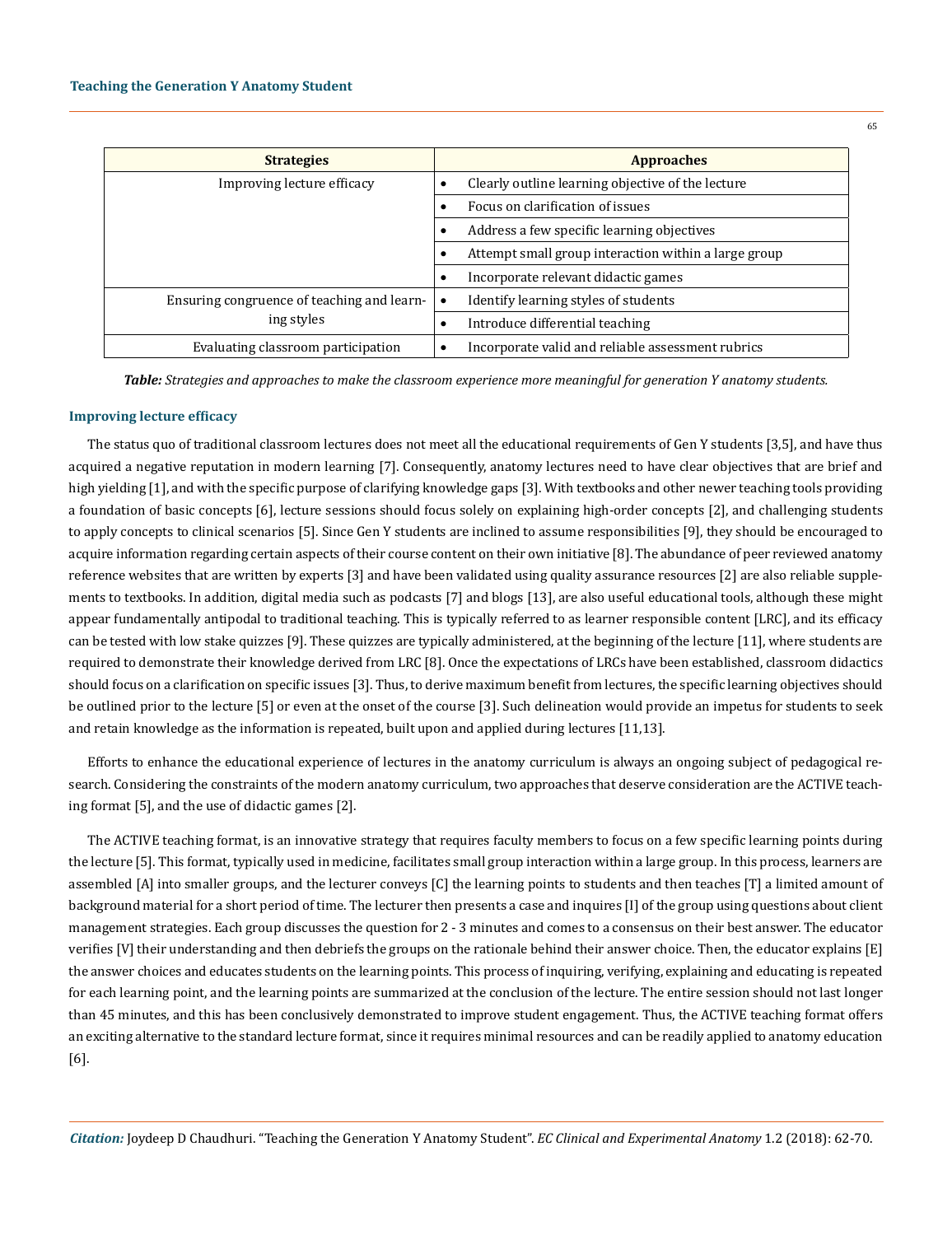66

Another option that holds promise for student training in the anatomy curriculum includes the use of didactic games that require the reproduction of past events [evaluation of classroom participation can be evaluated by the instructor [evaluation of classroom participation can be evaluated by the instructor [11] or creation of new plans of those events [13]. The level of complexity of the didactic games can also be decided based on the specific objectives of the course [12]. These didactic games are an effective measure in shaping general competences [4], and reinforcing the emotional motivation of the student [7]. They have also been reported to encourage the determination and classification of priorities [11], work planning under pressure [12], willingness to overcome difficulties [5] and critical thinking [3]. A major advantage for educators is that it offers the opportunity to recognize the character traits of students in less stressful situations [9]. In addition, the incorporation of didactic games in the classroom allows some of the responsibility of education to shift from educators to students [8,11]. However, for its successful implementation, the student population needs to be well acquainted with the format through organizational meetings where the rules and expectations can be presented [7].

## **Ensuring congruence of teaching and learning styles**

Recent cognitive research grounded in learning theories, suggests that individuals most often acquire knowledge by different methods depending on the context in which the information is delivered and utilized [7,14]. These methods, referred to as learning styles, have been extensively researched since congruence between styles of teaching and learning have been demonstrated to directly enhance learning [6], and lead to an overall augmentation of the educational experience [3]. More significantly, as previously stated, one of the main reasons for student dropouts in professional healthcare programs is the incongruence in teaching and learning styles [8,13].

A detailed description of various learning styles is beyond the scope of this article, and have been previously well described [5]. Learning styles have been characterized based on a variety of theoretical models [10] with the broad recognizable types being visual spatial, aural, verbal or kinesthetic learners [12]. Hence, identifying the preferred learning style of a student can be a useful to help students to recognize their strengths [25] and identify areas for development [20]. Further, the identification of learning styles also allows for differentiated instructions for students [19]. Differentiated instructions refers to the opportunity to employ different teaching approaches to all the students with the same learning goal [9]. This is a significant and advantageous divergence from the traditional classroom structure by offering multiple options to students for obtaining the information [5]. It can also help educators to recognize where additional activities are required to ensure the learning experience is robust and effective [8].

The importance of learning styles is underscored by the significant expectations of study load in the anatomy curriculum [1], where the information is novel for most students [9]. In addition, when the majority of information is presented in formats that are misaligned with learning styles [3], students spend more time in manipulating the material rather than in comprehending and applying the information [11]. This leads to considerable frustrations and impairment in learning [15,19].

While numerous approaches exist for determination of learning styles [13], the Kolb Learning Style Inventory LSI-IIa is most commonly used in allied health programs to assess the learning style of each group of students [17]. The Kolb's LSI-IIa method requires the individual to numerically rank responses to specific questions regarding the process by which they learn, and based on their responses four learning style types are converger, diverger, assimilator, and accommodator. Students with the converger learning style are best at finding practical uses for ideas and theories, and their strengths include problem solving, decision making, deductive reasoning, and the ability to define problems [3,5]. The diverger students prefer observation over action, and are best at viewing concrete situations from many different points of view [3]. Students with the assimilator learning style are best at understanding a wide range of information and putting it into a concise, logical form [5]. Hence, they are interested in abstract ideas and concepts, and the logical soundness of a theory is more important than its practical value [2]. Accommodators enjoy carrying out plans and getting involved in new and challenging experiences. These individuals are great at getting things done, leadership, and risk taking [18].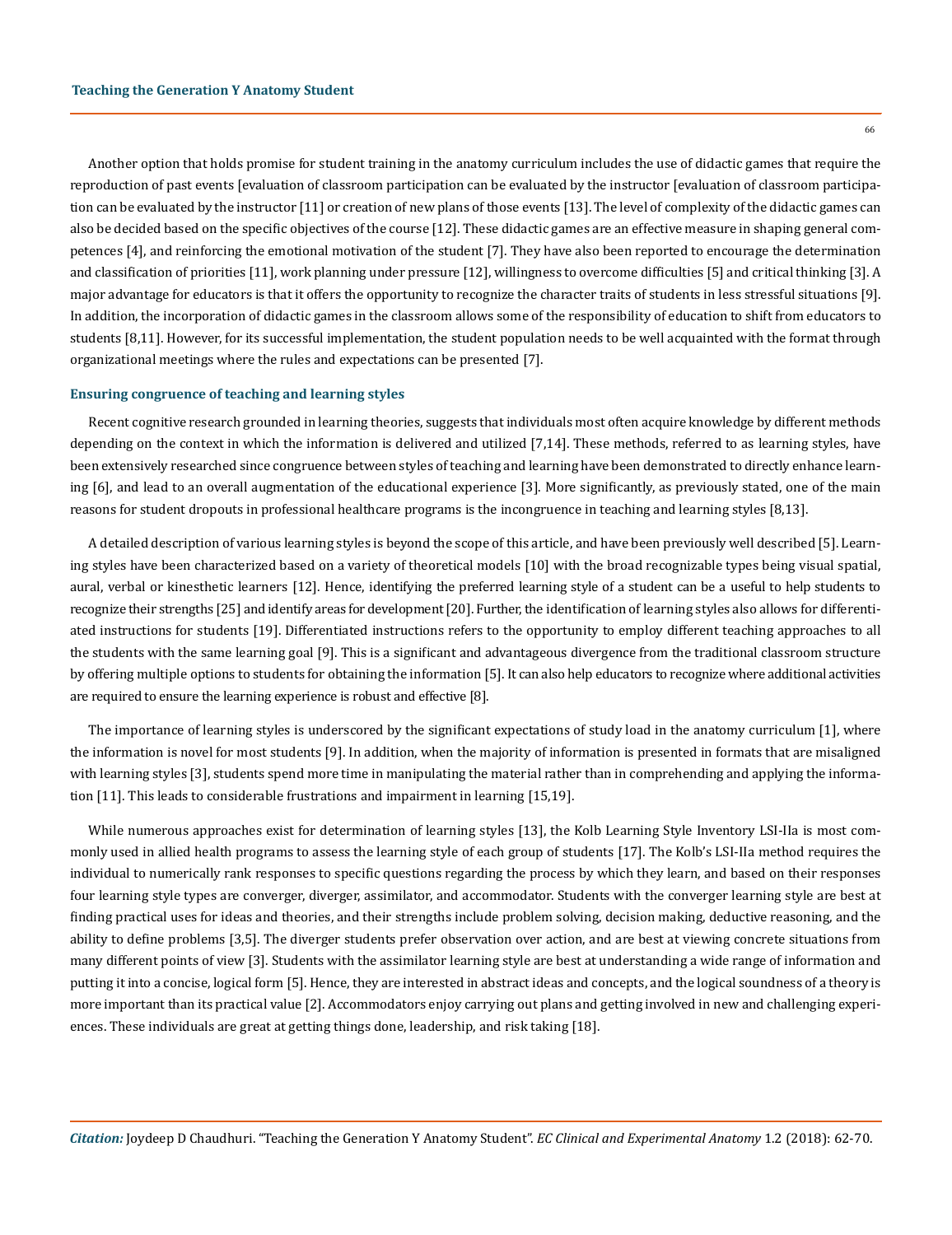#### **Enhance classroom participation**

Many academics consider class participation as an evidence of engagement in learning and that it benefits learning [8,11,21], critical thinking [17], and interpersonal skills [8,12], and is directly related to overall student engagement [3]. Hence graded class participation could be stipulated as a responsibility that students are expected to perform [5,9,13]. The allocation of grades is necessary as healthcare students typically engage in classroom activities due to extrinsic motivation [4] so that they can exhibit their knowledge and receive training in handling clients in the right manner [7]. If a student perceives that something which needs to be engaged does not lead to one of the above outcomes it is sidelined [3]. In addition, evaluation of class participation encourages learners to study [6], since some students feel it is safe to refrain from class participation since it reduces the pressure of needing to keep up with readings [1,12].

The need for evaluation necessitates the need for reliable and fair assessment of student participation in the classroom. There are several techniques based on Bloom's taxonomy of learning objectives currently used in evaluating student participation that are directly aimed at addressing these concerns of reliability and fairness in grading practices [5,11]. The most logical solution to reduce such ambiguity is by incorporation of an assessment rubric, using a holistic approach that sets clear standards of performance for students based on observable behavior in the classroom [8]. The components of a rubric should broadly include the task description that students are expected to perform [2], and a scale detailing how well or poorly the task is performed [5], a breakdown of the dimensions of the task [9] and an identification of the highest level of performance [3].

These assessment tools for evaluation of classroom participation can be evaluated by the instructor [11], and discussed with the learner in the form of mid-term assessments and optional educator-learner conferences [12]. This approach alleviates the subjective nature of assessment of class participation [8,11,21] and offers students an opportunity to recognize and improve poor performance [6]. Another option is through the use of peer assessments, where students rank their fellow students at the end of the term [4]. However, this form of assessment has been criticized in the past due to perceived friendship biases [11]. The third option for grading class participation is the practice of cold-calling, wherein instructors randomly select students for a response to an ongoing class discussion, without prior warning [4,11]. In such a circumstance, students can be provided with an advanced list of topics that they are responsible for knowing prior to the lecture, and the expectations of these cold-call responses [5].

# **Discussion**

The current educational environment present many opportunities for combining strategies, and the educational process in anatomy is gradually conforming to evidence-based methods of teaching, and applying cognitive processes to education. The strategies discussed in the preceding sections aim to empower educators to modify and integrate various approaches into their teaching practice, to make education more engaging for students.

Contrary to current belief, educators need to be cognizant of the fact that Gen Y still want a significant part of their learning to be delivered in the classroom [7,17]. Lectures still hold a crucial place in anatomy education by encouraging students to participate in the learning process. However, traditional educators are often concerned with controlling the learning environment [27,30], since they hold the power and responsibility in a class [26]. Ironically, Gen Y students want more autonomy in their learning [5,15] and hence educators need to be more flexible to arrive at a compromise solution.

Lecture efficacy, a subject of much discord, can be easily improved by low cost interventions such as the active approach, which do not require any special technology. However, faculty should not have to spend an inordinate amount of extra time on preparing a newer format of lectures. The prime focus of a lecture should be on stimulating a good discussion [9], without reducing the amount of relevant information [5]. Therefore while still holding authority, the primary role of the educator should be to act more as a facilitator of student learning.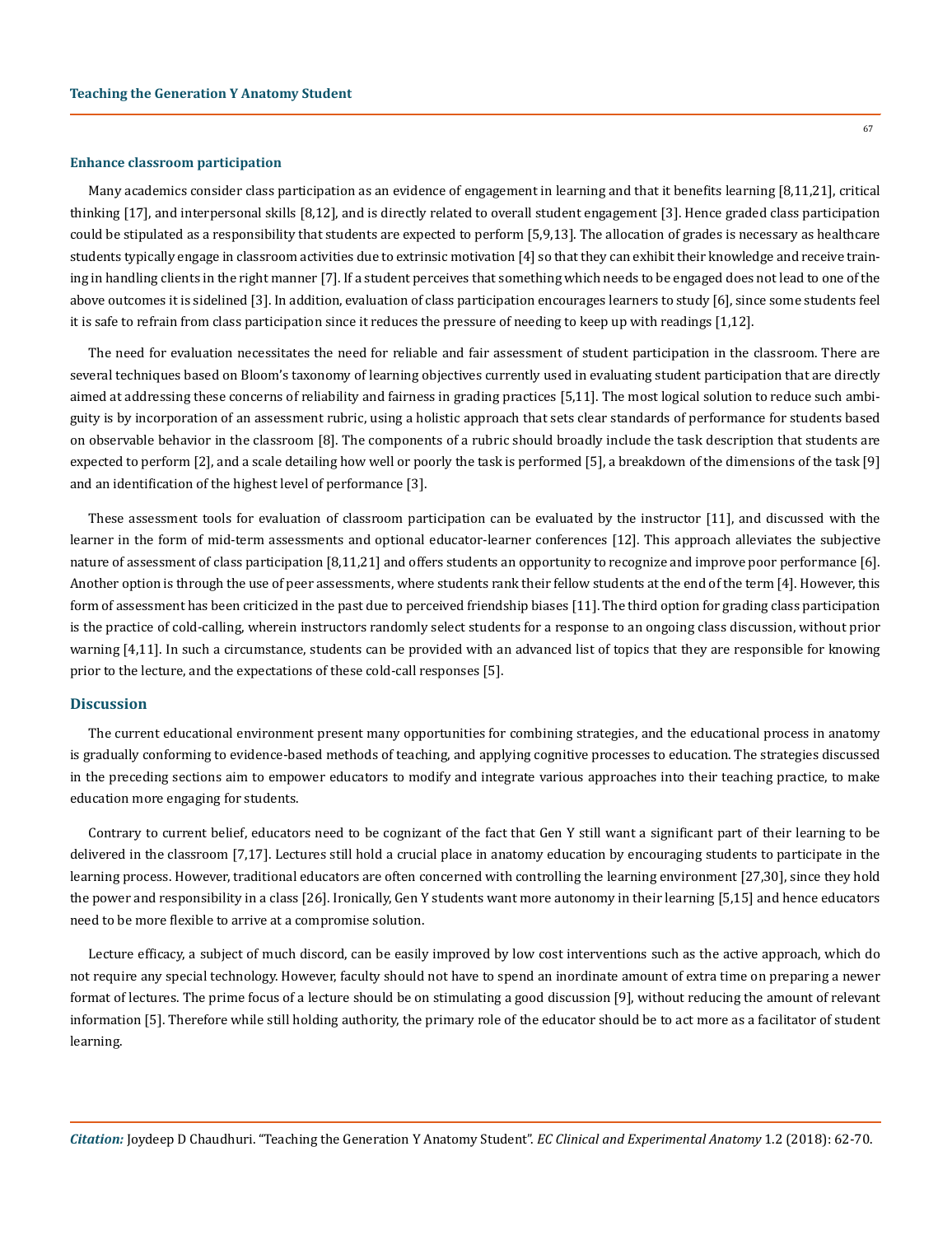68

The incorporation of didactic games in a classroom has also been demonstrated to make a positive impact on the improvement of lecture efficiency, particularly in the anatomy field [8,11,21]. However, more robust tools need to be designed to assess the specific nature and strength of the effects of these games on the learning process, and eventually on client care. In addition, more research is also required on the perceived usefulness and degree of acceptability of these didactic games by students.

Despite good intentions, excessive concern solely on teaching the subject may lead some educators to neglect to consider how much of the teaching material is actually conveyed to the student [1,9,22]. Since the most striking barrier is the disparity in teaching and learning styles [21], teaching needs to be orchestrated in a multifaceted manner across a range of student learning styles. This approach champions student choice and builds a connection among students. Teaching to various learning styles, also enhances the effectiveness of interdisciplinary team interaction and thus ensure the long-term viability of the anatomy profession [3].

It is also critical that educators self-reflect on their teaching styles as they might be inclined to continue to teach in ways that they themselves learn best [31]. In addition, effective educators will recognize that even with the best teaching plan there is always the scope for improvement [32]. Student feedbacks [22] and video recordings of lectures [29] are also useful tools that offer an unaltered and unbiased insight of the effectiveness of the teaching from a student perspective.

While there is a plethora of resources and research to support educators in their efforts to maximize student participation in the classroom [1,9,22], literature is scarce in methods to assess the quality of this participation. Many faculty interpret student responses to faculty questions and classroom discussion, and comments during lectures as evidence of an actively engaged student population [7,33]. Because of this conviction, class participation is often evaluated in many anatomy curriculum. However, a caveat is that grading the evaluation of class participation can be unreliable as it is difficult to evaluate consistently [2,31,33], and objectively [1,9,22]. It is often challenging for educators to justify grades based on classroom participation [33]. Further, it is of significant concern that students who are introverted could be disadvantaged by such practices [34], and a lack of opportunities to provide feedback to students may prevent them from improving their performance in this area [2]. Hence, excessive reliance should not be on evaluations of classroom participation till more robust assessment tools are developed.

## **Conclusion**

In conclusion, it must be recognized that this article does not undermine the more traditional methods of teaching and training of anatomy students. It only seeks to emphasize that due to the multifaceted nature of learning in healthcare, and a variegated student population, a rich repertoire of teaching methods are required. While judging the quality of teaching is extremely challenging due to the variables involved, the best research suggests that educators with a command of their subject, allied with high-quality delivery of educational material will impart the best education to their students.

## **Funding**

This study was not funded and there are no potential competing financial interests.

## **Authorship**

The manuscript is an original work, has not been published previously in whole or part, and is not under consideration for publication in any other journal.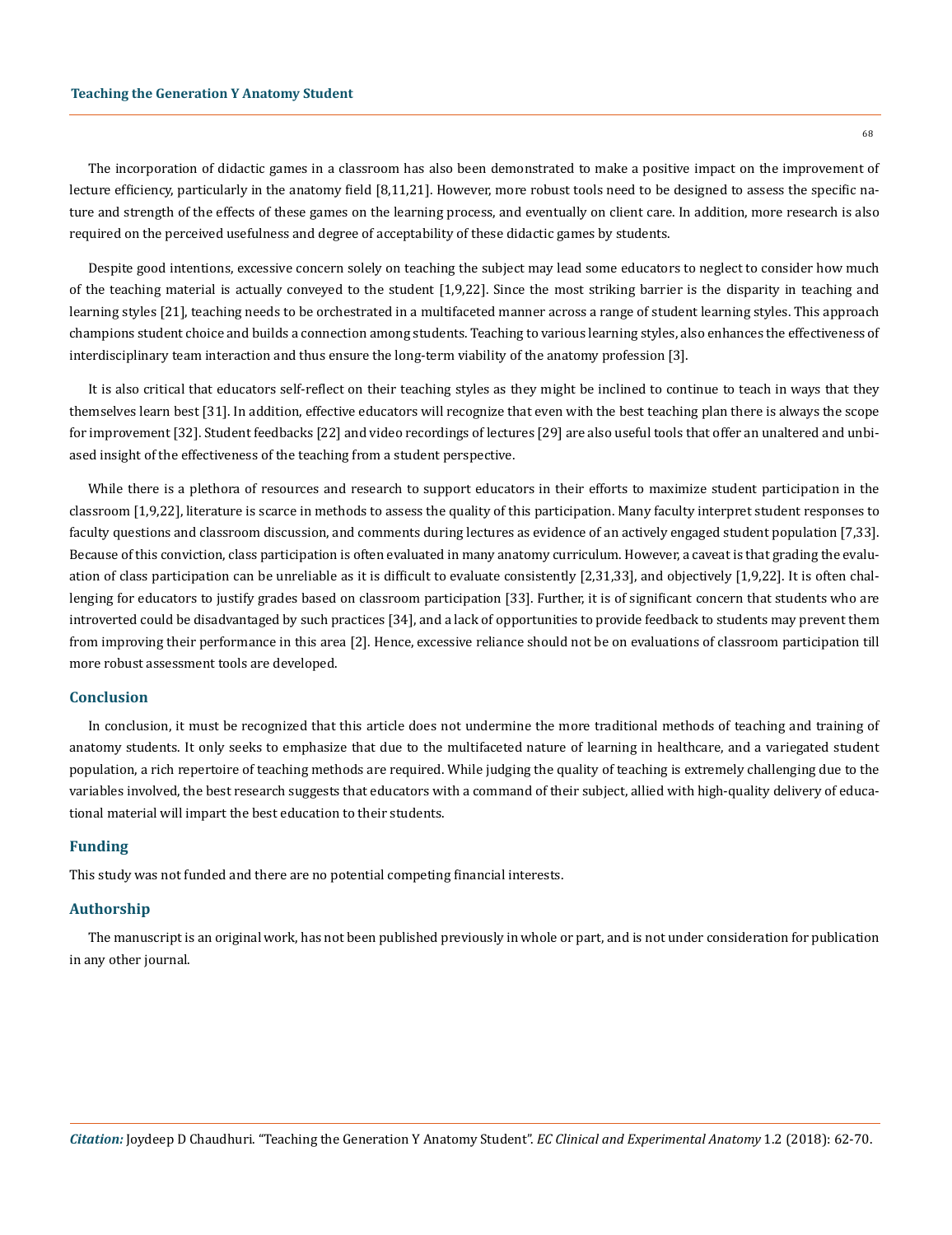# **Bibliography**

- 1. Evans CH., *et al.* ["Surgery interrupted": The effect of multitasking on cognitive and technical tasks in medical students".](https://www.ncbi.nlm.nih.gov/pubmed/27839688) *American Journal of Surgery* [213.2 \(2017\): 268-272.](https://www.ncbi.nlm.nih.gov/pubmed/27839688)
- 2. [Stegeman CA. "Effectiveness of multimedia instruction in health professions education compared to traditional instruction".](http://www.ncbi.nlm.nih.gov/pubmed/20579425) *Journal of Dental Hygiene* [84.3 \(2010\): 130-136.](http://www.ncbi.nlm.nih.gov/pubmed/20579425)
- 3. Abell CH., *et al.* ["A partnership to enhance community health education for RN to BSN students".](http://www.ncbi.nlm.nih.gov/pubmed/25362757) *Kentucky Nurse* 62.7 (2014): 9-13.
- 4. Yonas M., *et al.* ["Using Concept Mapping to Explore and Engage Parent and Youth Residents of an Economically Underserved Minority](http://www.ncbi.nlm.nih.gov/pubmed/29332847)  Community around Children's Asthma". *[Progress in Community Health Partnerships](http://www.ncbi.nlm.nih.gov/pubmed/29332847)* 11.12 (2017): 333-345.
- 5. Desy JR., *et al.* ["Milestones and Millennials: A Perfect Pairing-Competency-Based Medical Education and the Learning Preferences of](https://www.ncbi.nlm.nih.gov/pubmed/28160874)  Generation Y". *[Mayo Clinic Proceedings](https://www.ncbi.nlm.nih.gov/pubmed/28160874)* 92.1 (2017): 243-250.
- 6. Walter SR., *et al.* ["Managing competing demands through task-switching and multitasking: a multi-setting observational study of 200](http://www.ncbi.nlm.nih.gov/pubmed/24135815) [clinicians over 1000 hours".](http://www.ncbi.nlm.nih.gov/pubmed/24135815) *BMJ Quality and Safety* 23.3 (2014): 231-241.
- 7. Sawatsky AP., *et al.* ["Using an ACTIVE teaching format versus a standard lecture format for increasing resident interaction and](http://www.ncbi.nlm.nih.gov/pubmed/24985781)  [knowledge achievement during noon conference: a prospective, controlled study".](http://www.ncbi.nlm.nih.gov/pubmed/24985781) *BMC Medical Education* 14 (2014): 129.
- 8. Robb G., *et al.* ["The state of quality improvement and patient safety teaching in health professional education in New Zealand".](http://www.ncbi.nlm.nih.gov/pubmed/29073653) *New [Zealand Medical Journal](http://www.ncbi.nlm.nih.gov/pubmed/29073653)* 130.1464 (2017): 13-24.
- 9. Akl EA., *et al*[. ''Educational games for health professionals".](http://www.ncbi.nlm.nih.gov/pubmed/23543543) *Cochrane Database of Systematic Reviews* 3 (2013): CD006411.
- 10. Wilkes M., *et al.* ["If we keep doing what we're doing we'll keep getting what we're getting: A need to rethink "academic" medicine".](http://www.ncbi.nlm.nih.gov/pubmed/29320901)  *Medical Teacher* [40.4 \(2018\): 364-371.](http://www.ncbi.nlm.nih.gov/pubmed/29320901)
- 11. Chappell K., *et al.* ["Conceptualization and Operationalization of Certification in the US and Canadian Nursing Literature".](https://www.ncbi.nlm.nih.gov/pubmed/29629910) *Journal of [Nursing Administration](https://www.ncbi.nlm.nih.gov/pubmed/29629910)* 48.5 (2018): 238-246.
- 12. DeSoucy ES., *et al.* ["A novel flight surgeon training model at a joint military and civilian surgical residency program".](http://www.ncbi.nlm.nih.gov/pubmed/28688664) *Journal of Surgical Research* [215 \(2017\): 67-73.](http://www.ncbi.nlm.nih.gov/pubmed/28688664)
- 13. [Prendergast D. "Generational theory and home economics: future proofing the profession".](https://onlinelibrary.wiley.com/doi/abs/10.1177/1077727X09333186) *Family and Consumer Sciences Research Journal* [37.4 \(2009\): 504-552.](https://onlinelibrary.wiley.com/doi/abs/10.1177/1077727X09333186)
- 14. [Shatto B. "Teaching Millennials and Generation Z: Bridging the Generational Divide".](http://www.ncbi.nlm.nih.gov/pubmed/29141734) *Creative Nursing* 23.4 (2017): 248-254.
- 15. Bellandi T., *et al* ["Interruptions and multitasking in surgery: a multicentre observational study of the daily work patterns of doctors](https://www.ncbi.nlm.nih.gov/pubmed/28697685)  and nurses". *Ergonomic* 61.1 [\(2018\): 40-47.](https://www.ncbi.nlm.nih.gov/pubmed/28697685)
- 16. Tromp N., *et al.* ["Mapping of multiple criteria for priority setting of health interventions: an aid for decision makers".](https://bmchealthservres.biomedcentral.com/articles/10.1186/1472-6963-12-454) *BMC Health [Services Research](https://bmchealthservres.biomedcentral.com/articles/10.1186/1472-6963-12-454)* 12 (2012): 454.
- 17. Armstrong E., *et al.* ["How can physicians' learning styles drive educational planning?"](https://www.ncbi.nlm.nih.gov/pubmed/15980086) *Academic Medicine* 80.7 (2005): 680-684.
- 18. Fromme HB., *et al.* ["The Top Medical Education Studies of 2016: A Narrative Review".](https://www.ncbi.nlm.nih.gov/pubmed/29425890) *Academic Pediatrics* 18.5 (2018): 485-492.